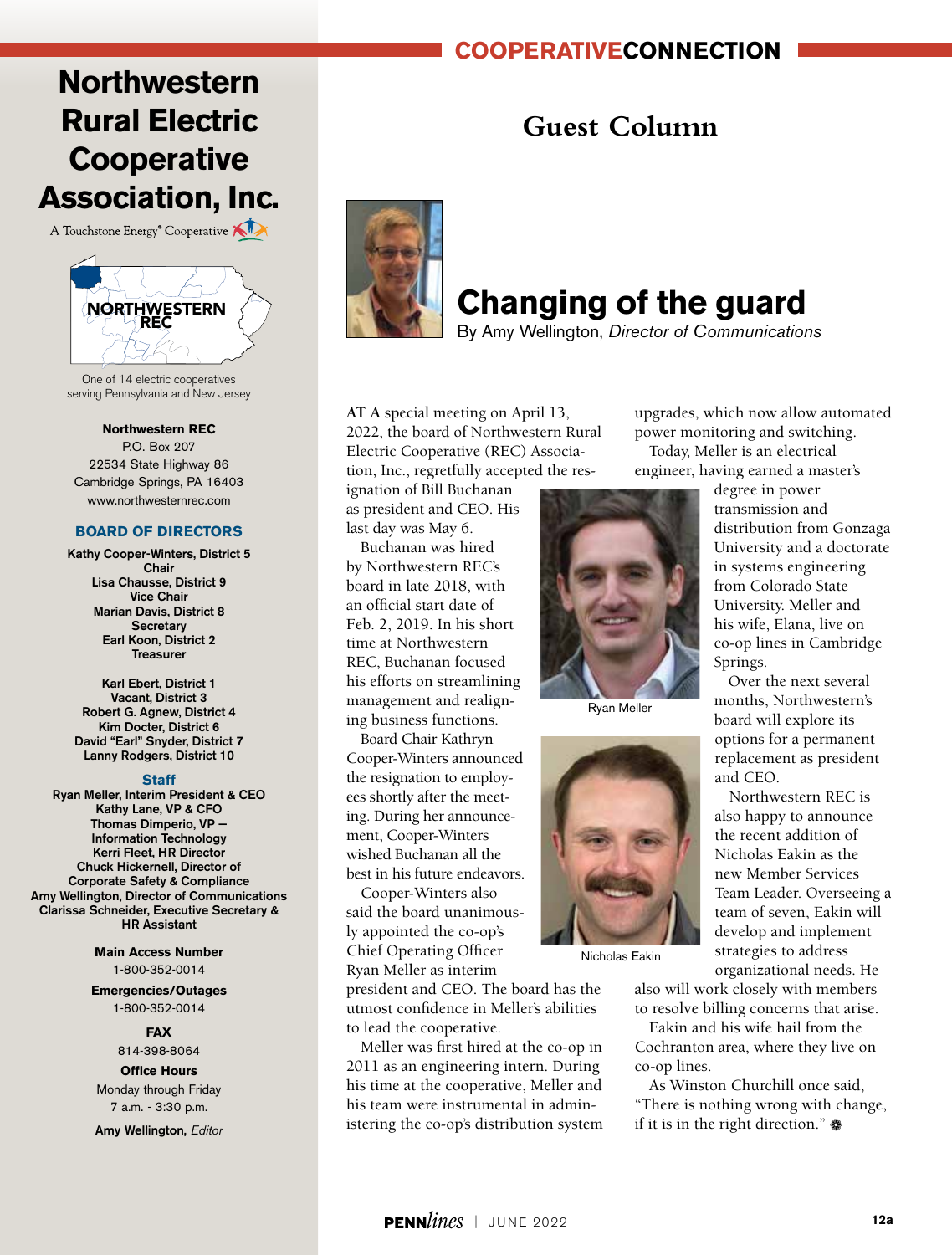## **northwestern rural electric cooperative, inc**

# **18th Annual Member-to-Member Golf Outing June 15, 2022 Whispering Pines in Meadville**

**Shotgun Start — 9 a.m.**

**Cost per player — \$70; Cost per team — \$280 Co-op retirees pay \$60 per player or \$240 per team. Skins included in entry fee.** *Golfer fee includes \$15 donation. Thank you.*

**50/50, chance auction and other special events available.**

**Line prizes and team prizes to reward superior skills.**

**Door prizes, lunch and dinner will be provided.**

**The Member-to-Member, Inc. program collects contributions to help Northwestern REC members with financial difficulties keep their electric bills paid.**

**Registration deadline is June 8.**

**Register by calling Northwestern REC at 800-352-0014.**

### Sponsorship Opportunities

\$1,500 Substation Sponsor: Four golfers, top billing PLUS food, beverage or hole-in-one sponsor (you pick!), inclusion in Facebook and Twitter ads, personal recognition at the event, event exhibit available, and inclusion in all advertising to promote the event.

\$1,250 Power Line Sponsor: Four golfers, top billing, inclusion in Facebook and Twitter ads, personal recognition at the event, event exhibit available, and inclusion in all advertising to promote the event.

**\$600 Bucket Truck Sponsor:** Two golfers, premium billing, one-year inclusion in Facebook and Twitter ads, personal recognition at the event, event exhibit available, and inclusion in all advertising to promote the event.

\$300 Water Heater Sponsor: High-profile listing, personal recognition at the event, inclusion in Facebook and Twitter ads, event exhibit available, and inclusion in all promotional advertising.

\$150 Transformer Sponsor: Hole sponsor. Signage on a tee will recognize your support.

**Meter Sponsor:** We appreciate any monetary donation or door prizes you can offer to help make this event a success and to promote your business.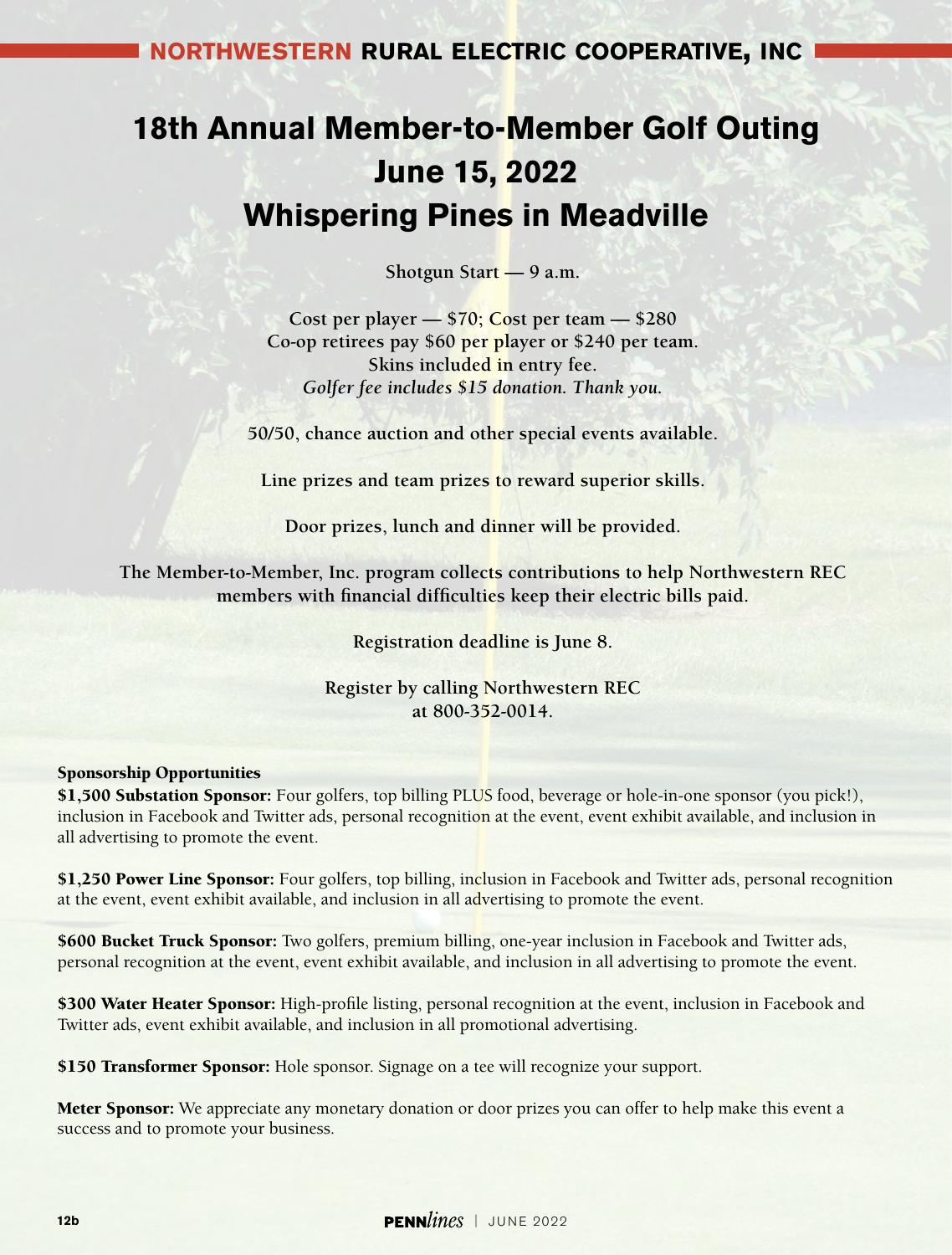## **Virtual reality: Could it be the future of co-op meetings?**

And what we covered at the 2022 pop-up events

By Amy Wellington, *Director of Communications*

**THE FUTURE?** Believe it or not, virtual reality (VR) is not a new concept. The modern idea of VR has been around since the creation of science fiction. Even gamers began using VR devices in the early 1990s.

This thought, that VR could be the future of co-op meetings, came up in a recent conversation I had with Ryan Meller, our interim president and CEO. After a two-year COVID-19 hiatus, we brought back a version of our spring member meetings, which were held in April and May.

Considering the lower-than-usual turnout for these meetings, Meller and I were chatting about the changes we've had to make to combat COVID-19's impact on our business practices. Most notably, for the past three director elections, we have used a member-led committee to accept nominations, rather than host nominating meetings. We traditionally provided a full meal at the spring meetings, but opted to serve a simple dessert for the 2022

pop-up events.

What will be the new look of our future member meetings? How can we attract a new, younger generation of members? Amid our chat, I thought of my own millennial son, who spent many hours in front of his gaming console during high school.

I was truly joking when I said to Meller, "We could make the meetings gamer-like." But then, as those words came out of my mouth and I mimicked playing a video game with my hands, I realized that wasn't as farfetched as I thought.

"Or we could host a meeting using virtual reality!" I blurted. A millennial himself, Meller had a glimmer in his eye, and I could tell he was not opposed to the idea. Mark my words, we will see this come to fruition in my lifetime.

## **The present**

At the 2022 pop-up events, board Chair Kathryn Cooper-Winters and

Meller welcomed around 75 co-op members. They discussed a wide array of topics, from the director nominating procedures to our 2021 power mix (which will be featured in the July annual report).

Cooper-Winters expressed her gratitude to be face-to-face once again. She personally invited each member (including you, the reader) to join us at the 86th annual meeting of the membership on Aug. 20 at New Beginnings Church of God in Meadville.

Meller described in layman's terms how averted outage minutes are calculated. He said if 100 members were able to avoid a 1-minute outage with the co-op's switching equipment, that would equal a total of 100 averted outage minutes. In 2021 alone, Northwestern Rural Electric Cooperative was able to reroute power to avoid 6,499,843 outage minutes.

More details about the state of the co-op in 2021 will be featured in the next issue of our *Penn Lines* magazine. a



 $2<sup>2</sup>$ 

Design by Jeff Dionise